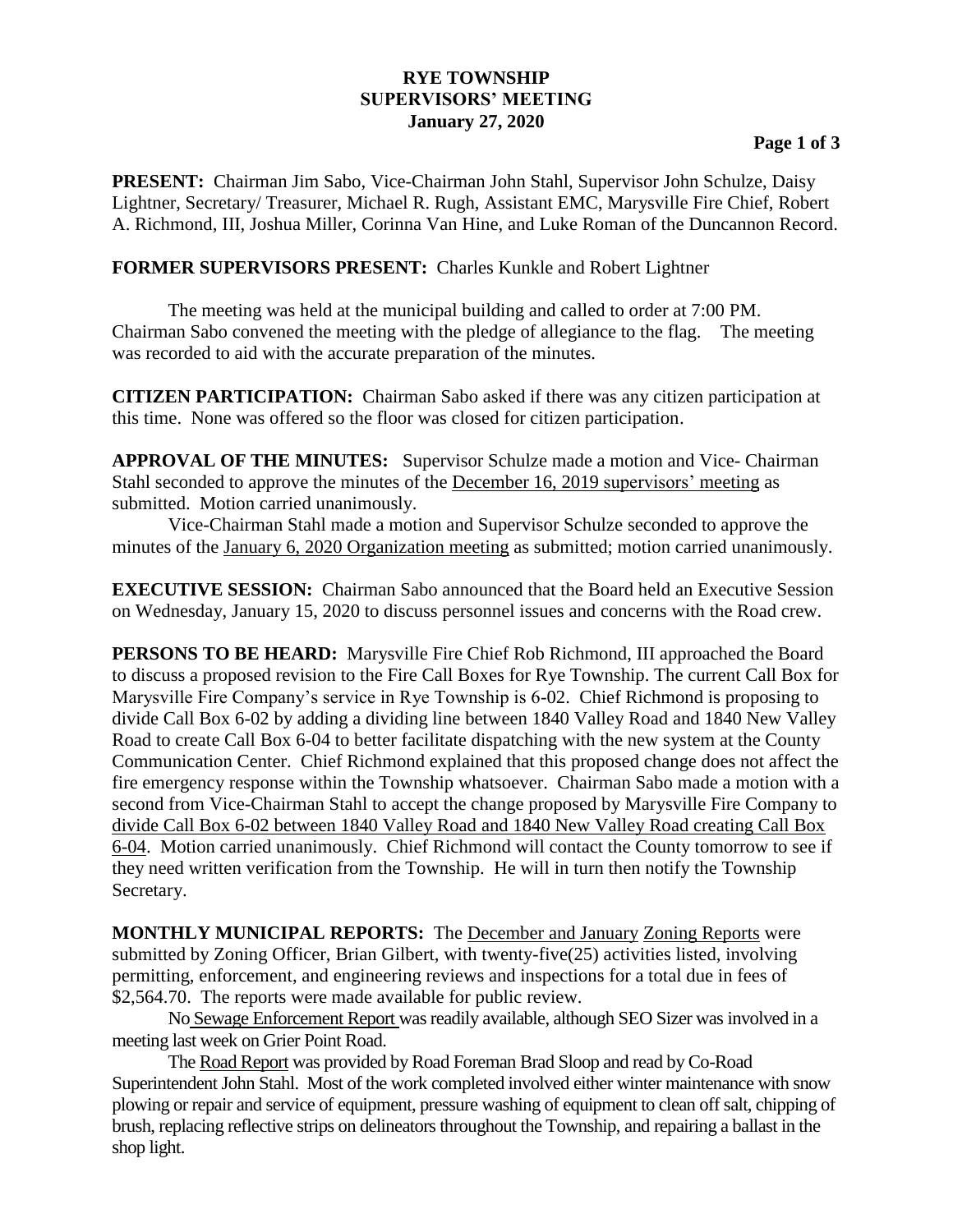Robert Lightner of the Recreation Board Report was present and announced that the Recreation Board had their first meeting of the year in January. They set the date in May for the Fishing Derby. The Board anticipates holding a dedication for the time capsule one half hour before a regular board meeting, possibly in April. The date for the time capsule dedication will be confirmed at the February Recreation Board meeting.

Mike Rugh, Assistant EMC, reported that he is considering several training sessions that were forwarded to him from the Township office. He noted a concern with limbs, brush, and overgrown vegetation overhanging onto the public right of way on several roads in the Township. The limbs and brush need to be trimmed for easier and safer access for emergency apparatus. Marysville Fire Chief Rob Richmond also requested residents remember to trim trees in their private driveways so emergency vehicles have better access should an emergency situation arise. The Board directed the Secretary to add these concerns to the next newsletter.

The December Treasurer's Report was submitted and read by the Secretary/Treasurer and placed on the front table for review. The Secretary/Treasurer noted that the 2019 Financial Audit is scheduled for next week, February 4 through February 6.

 **RESOLUTIONS:** Chairman Sabo made a motion with a second from Vice-Chairman Stahl to adopt **Resolution 20-06**, which adopts the Sewage Fee Schedule Resolution with minimal increases presented by Frederick Seibert Associates for 2020. Motion carried unanimously.

Vice-Chairman Stahl made a motion with a second from Chairman Sabo to adopt **Resolution 20-07,** which authorizes the Secretary/Treasurer to transfer \$11.57 from Members First Credit Union, which represents the monies earned annually with the 1% cash back program from the VISA credit card from payments made throughout the year 2019, to the General checking account at Marysville Bank. Motion carried unanimously.

**NEW BUSINESS:** Vice-Chairman Stahl made a motion with a second from Chairman Sabo to authorize the Secretary/Treasurer to prepare requests for proposal, (RFP) for the Spring Clean-up in May. Motion carried unanimously.

Chairman Sabo noted that in compliance with the Second Class Township Code, the Elected Auditors met and voted to establish compensation for 2020 for a supervisor who works as an employee of the Township. The rate will remain at \$12.00 per hour for all positions. Currently, no supervisor is a regular employee of the Township.

Chairman Sabo made a motion with a second from Vice-Chairman Stahl to accept the following certification of Real Estate and Per Capita Taxes for the 2020 tax duplicate received from Tax Collector, Rebecca Schulze:

| <b>Real Estate</b> | Per Capita |
|--------------------|------------|
| \$168,853.95       | \$9,270.00 |
|                    |            |

Motion carried. Supervisor Schulze abstained due to a potential conflict of interest. Tax Collector, Rebecca Schulze is his spouse.

Chairman Sabo made a motion with a second from Vice-Chairman Stahl to re-appoint Daisy Lightner as the Zoning Administrative Secretary. Motion carried unanimously.

Supervisor Schulze made a motion with a second from Chairman Sabo to approve the 2019 Annual Planning Commission Report as submitted. Motion carried. Vice-Chairman Stahl abstained stating he did not have opportunity to read the report.

Chairman Sabo made a motion with a second from Vice-Chairman Stahl to accept the estimate of \$1,150.00 from Hench's Tree Service, LLC of Carlisle for removal of five, (5) trees located along Lambs Gap Road. Motion carried unanimously. Supervisor Schulze noted that Lambs Gap Road will be closed to traffic a portion of the day during the removal process. The